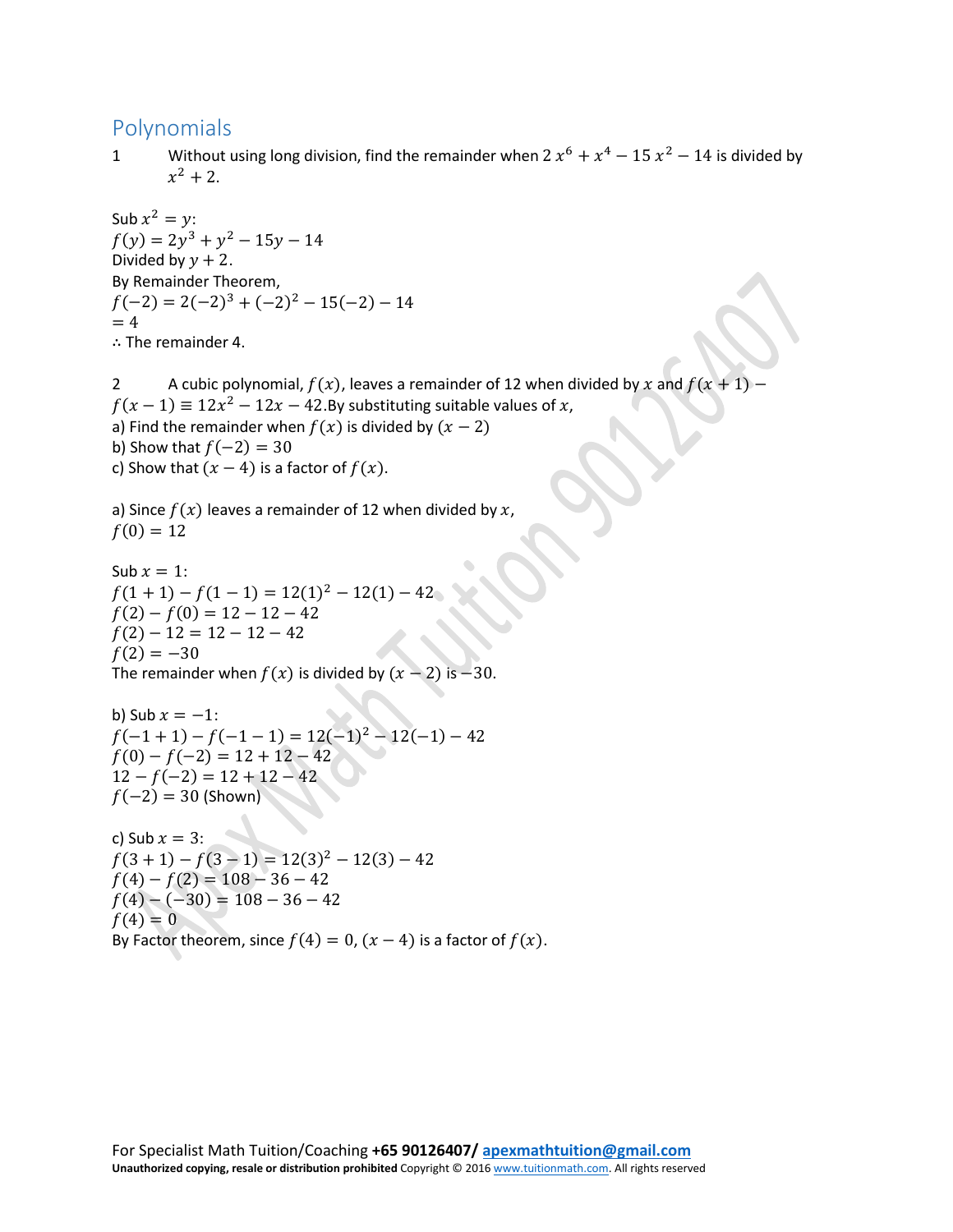3 Given that  $(x - 1)(x - 2)(Ax + B) + C(x - 2) + D = 3x^3 - 7x^2 + 3x + 2$  for all values of  $x$ , find  $A$ ,  $B$ ,  $C$  and  $D$ .

By comparing  $x^3$  coefficients:  $A = 3$ Sub  $x = 2$ :  $D = 3(2)^3 - 7(2)^2 + 3(2) + 2 = 4$ Sub  $x = 1$ :  $-C + D = 3 - 7 + 3 + 2$  $C = 3$ Comparing  $x$ -independent term:  $2B - 2C + D = 2$  $B = 2$ 

4  $(x - 2)$  is a factor of  $g(x) + 5$ , where  $g(x)$  is a polynomial. Find the remainder when  $f(x) =$  $(2x^3 + 3x^2 - 4)g(x)$  is divided by  $(x - 2)$ .

By Factor Theorem:  $g(2) + 5 = 0$  $g(2) = -5$ By Remainder Theorem: Remainder =  $f(2) = (2(2)<sup>3</sup> + 3(2)<sup>2</sup> – 4)g(2)$  $= (24)(-5)$  $=-120$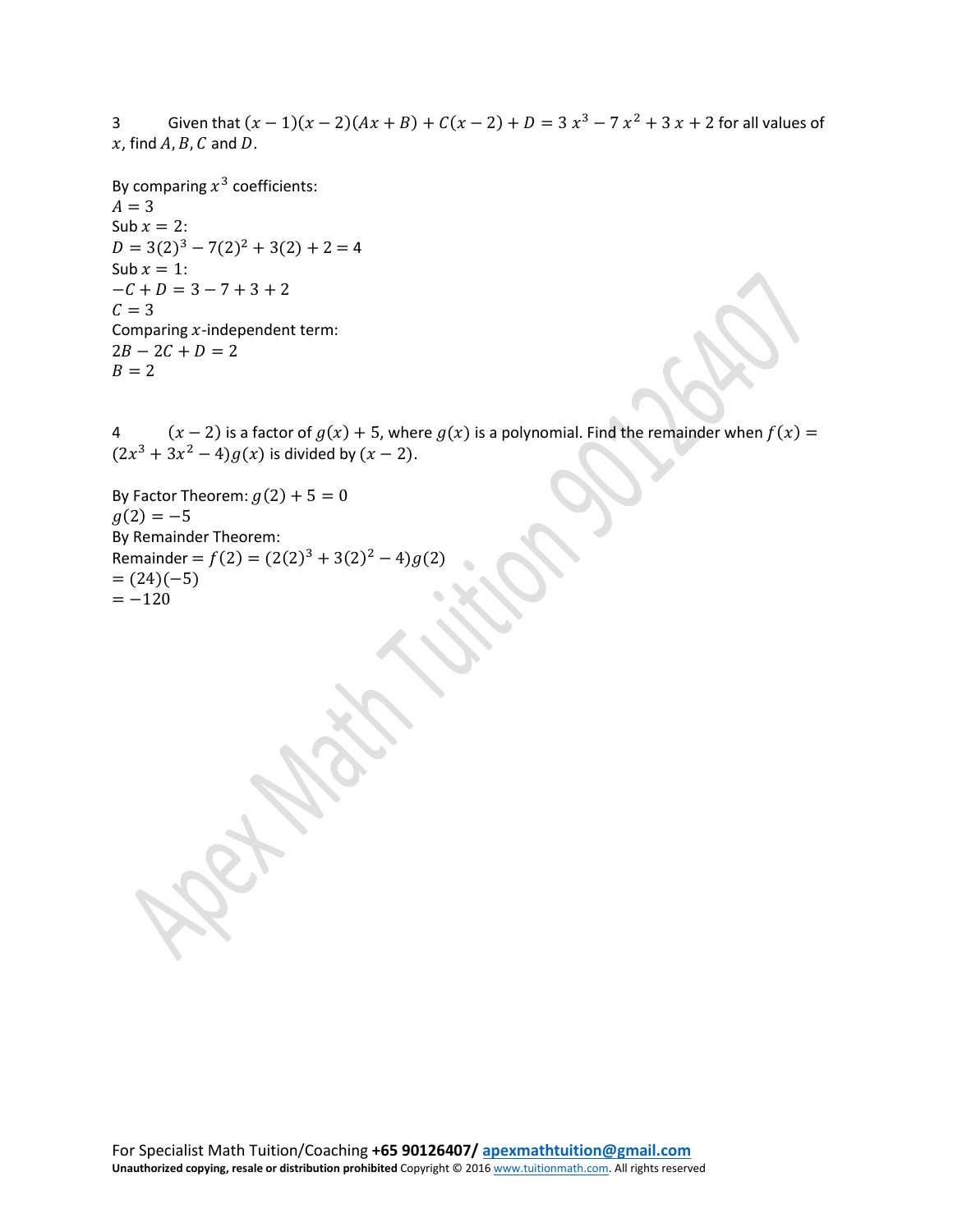5 The term containing the highest power of x in the polynomial  $f(x)$  is  $x^4$  and the roots of  $f(x) = 0$  are -6 and 3.  $f(x)$  has a remainder of -84 when divided by  $(x - 1)$  and a remainder of -96 when divided by  $(x - 2)$ . Find the expression for  $f(x)$ .

$$
f(x) = (x - 3)(x + 6)(x + a)(x + b)
$$
  
\n
$$
f(1) = (1 - 3)(1 + 6)(1 + a)(1 + b)
$$
  
\n
$$
-84 = (-14)(1 + a)(1 + b)
$$
  
\n
$$
b = -\frac{84}{(-14)(1+a)} - 1
$$
 (1)  
\n
$$
f(2) = (2 - 3)(2 + 6)(2 + a)(2 + b)
$$
  
\n
$$
-96 = -8(2 + a)(2 + b)
$$
 (2)  
\nSub (1) into (2):  
\n
$$
-96 = -8(2 + a)\left(2 - \frac{84}{(-14)(1+a)} - 1\right)
$$
  
\n
$$
12 = (2 + a)\left(1 + \frac{6}{(1+a)}\right)
$$
  
\n
$$
12 = (2 + a)\left(\frac{1 + a + 6}{1 + a}\right)
$$
  
\n
$$
12(1 + a) = (2 + a)(a + 7)
$$
  
\n
$$
12 + 12a = 2a + a^2 + 7a + 14
$$
  
\n
$$
a^2 - 3a + 2 = 0
$$
  
\n
$$
(a - 1)(a - 2) = 0
$$
  
\n
$$
a = 1 \text{ or } a = 2
$$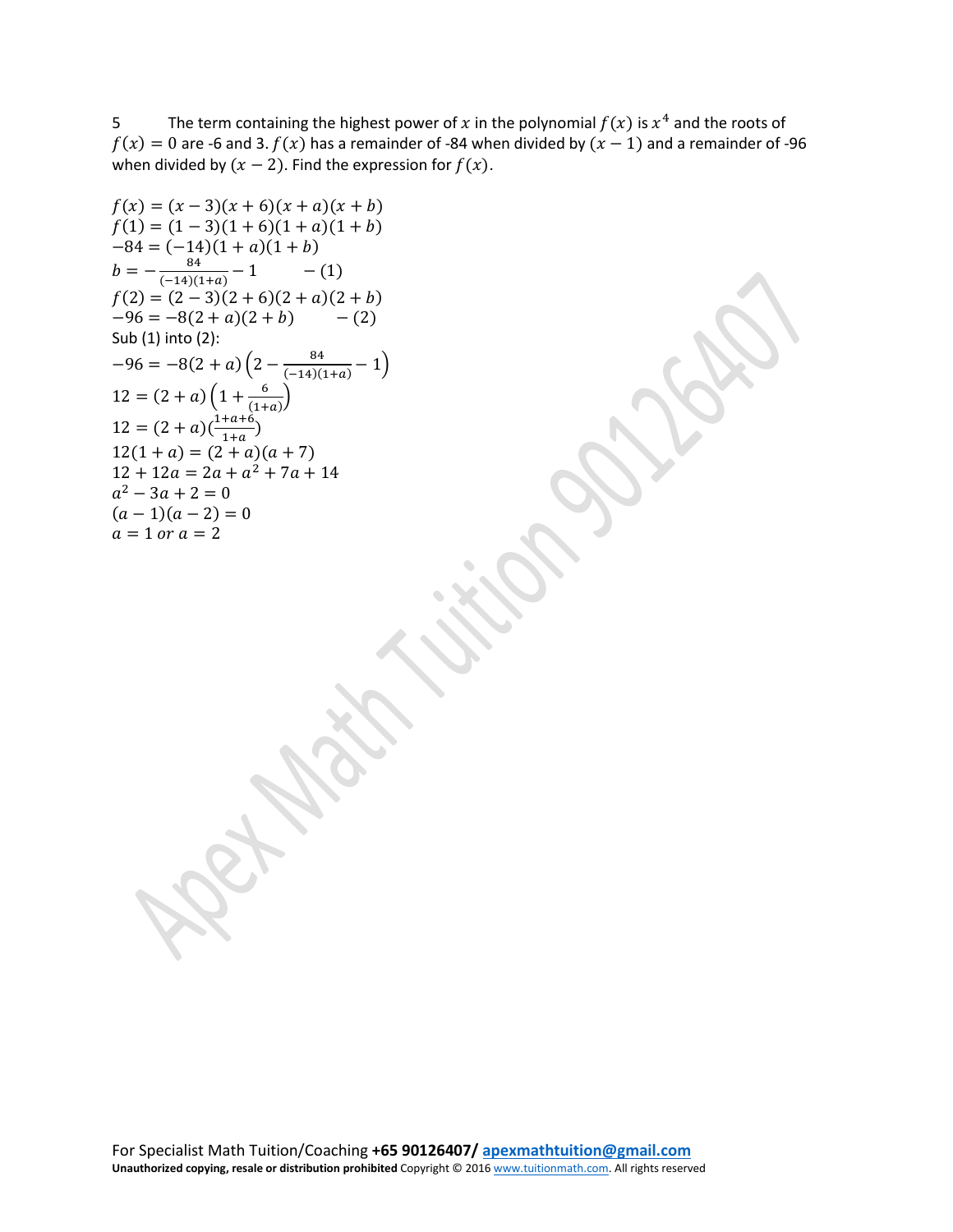6 Express 
$$
\frac{3x^2+5}{x^4-1}
$$
 in partial fractions  
\n $x^4 - 1^4 = (x^2 - 1)(x^2 + 1)$   
\n $= (x + 1)(x - 1)(x^2 + 1)$   
\n $= (x + 1)(x - 1)(x^2 + 1)$   
\n $\frac{3x^2+5}{x^4-1} = \frac{3x^2+5}{(x+1)(x-1)(x^2+1)} = \frac{A}{x+1} + \frac{B}{x-1} + \frac{Cx+D}{x^2+1}$   
\n $3x^2 + 5 = A(x^2 + 1)(x - 1) + B(x + 1)(x^2 + 1) + (Cx + D)(x + 1)(x - 1)$   
\nLet  $x = -1, -4A = 8$   
\n $A = -2$   
\nLet  $x = 1, 4B = 8$   
\n $B = 2$   
\nLet  $x = 0, -A + B - D = 5$   
\n $D = -1$   
\nComparing  $x^3$  coefficient,  $A + B + C = 0$   
\n $C = 0$   
\n $\therefore \frac{3x^2+5}{x^4-1} = \frac{-2}{x+1} + \frac{2}{x-1} + \frac{-1}{x^2+1}$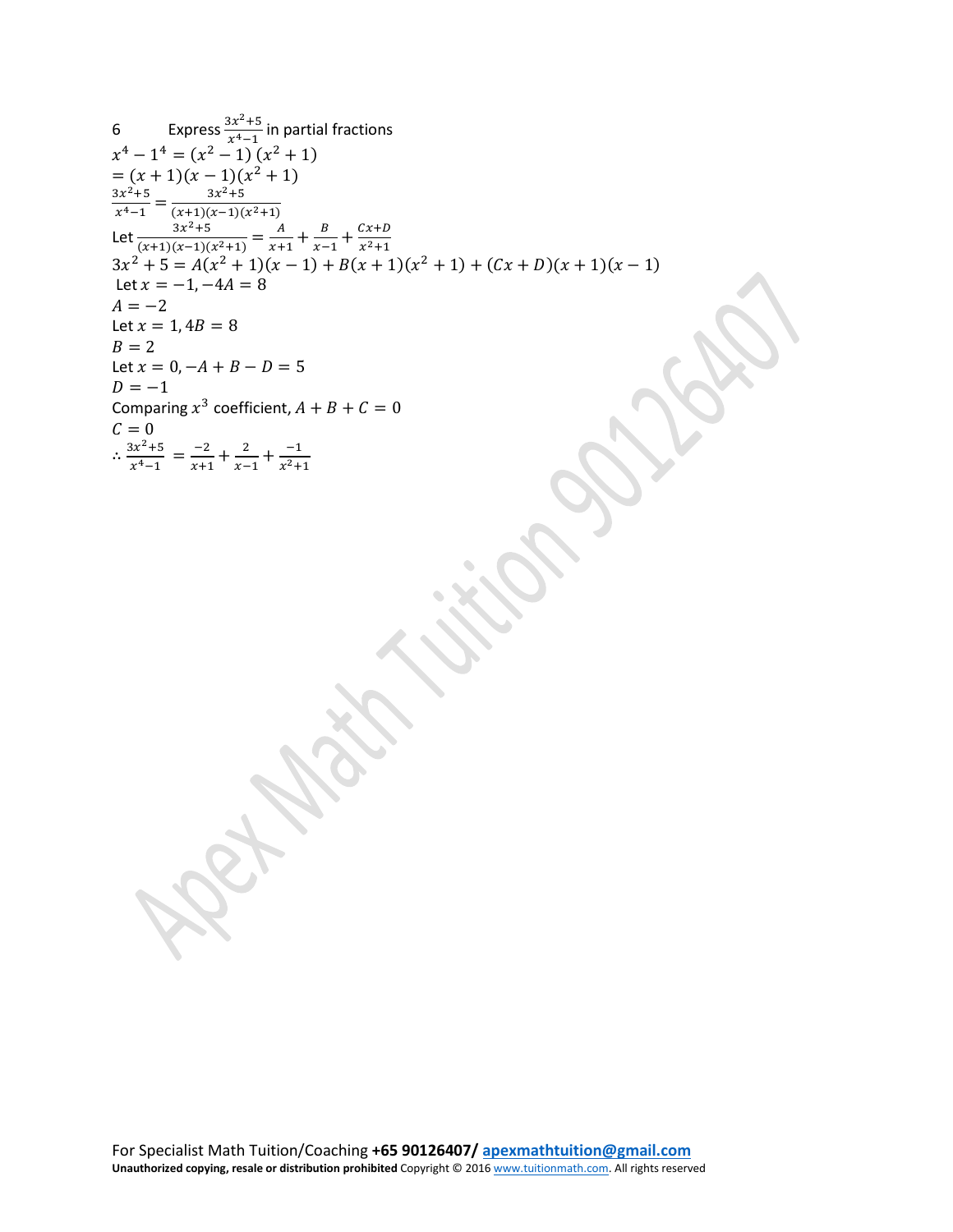7 Given that  $f(x) = 4x^3 - 2x^2 + 5x - 1$ , find i) the remainder when  $f(x)$  is divided by  $(x - 1)$ ii) the remainder when  $f(x - 8)$  is divided by  $(x - 9)$ . iii) deduce the remainder when  $f(x^2 - 6)$  is divided by  $(x^2 - 8)$ .

i) 
$$
f(1) = 4(1)^3 - 2(1)^2 + 5(1) - 1
$$
  
= 6

ii)  $f(x-8) = 4(x-8)^3 - 2(x-8)^2 + 5(x-8) - 1$ When  $f(x - 8)$  is divided by  $(x - 9)$ ,  $f(9-8) = 4(9-8)^3 - 2(9-8)^2 + 5(9-8) - 1$  $f(1) = 4(1)^3 - 2(1)^2 + 5(1) - 1$  $= 6$ 

iii)  $f(x^2-6) = 4(x^2-6)^3 - 2(x^2-6)^2 + 5(x^2-6) - 1$  $f(8-6) = 4(8-6)^3 - 2(8-6)^2 + 5(8-6) - 1$  $f(2) = 4(2)^3 - 2(2)^2 + 5(2) - 1$  $= 33$ 

8 When the function  $f(x)$  is divided by  $(x + 1)$ , the remainder is  $-5$ . When  $f(x)$  is divided by  $(x - 1)$ , the remainder is -1. When  $f(x)$  is divided by  $(x<sup>2</sup> - 1)$ , the remainder is  $(Ax + B)$ . Find A and  $B<sub>1</sub>$ 

 $f(x) = (x^2 - 1)Q(x) + Ax + B$  $f(x) = (x - 1)(x + 1)Q(x) + Ax + B$ When  $f(x)$  is divided by  $(x + 1)$ , remainder = -5.  $f(-1) = -5$  $-A + B = -5$  -(1) When  $f(x)$  is divided by  $(x - 1)$ , remainder = -1.  $f(1) = -1$  $A + B = -1$  -(2) Simultaneous solve (1) and (2),  $A = 2$ ,  $B = -3$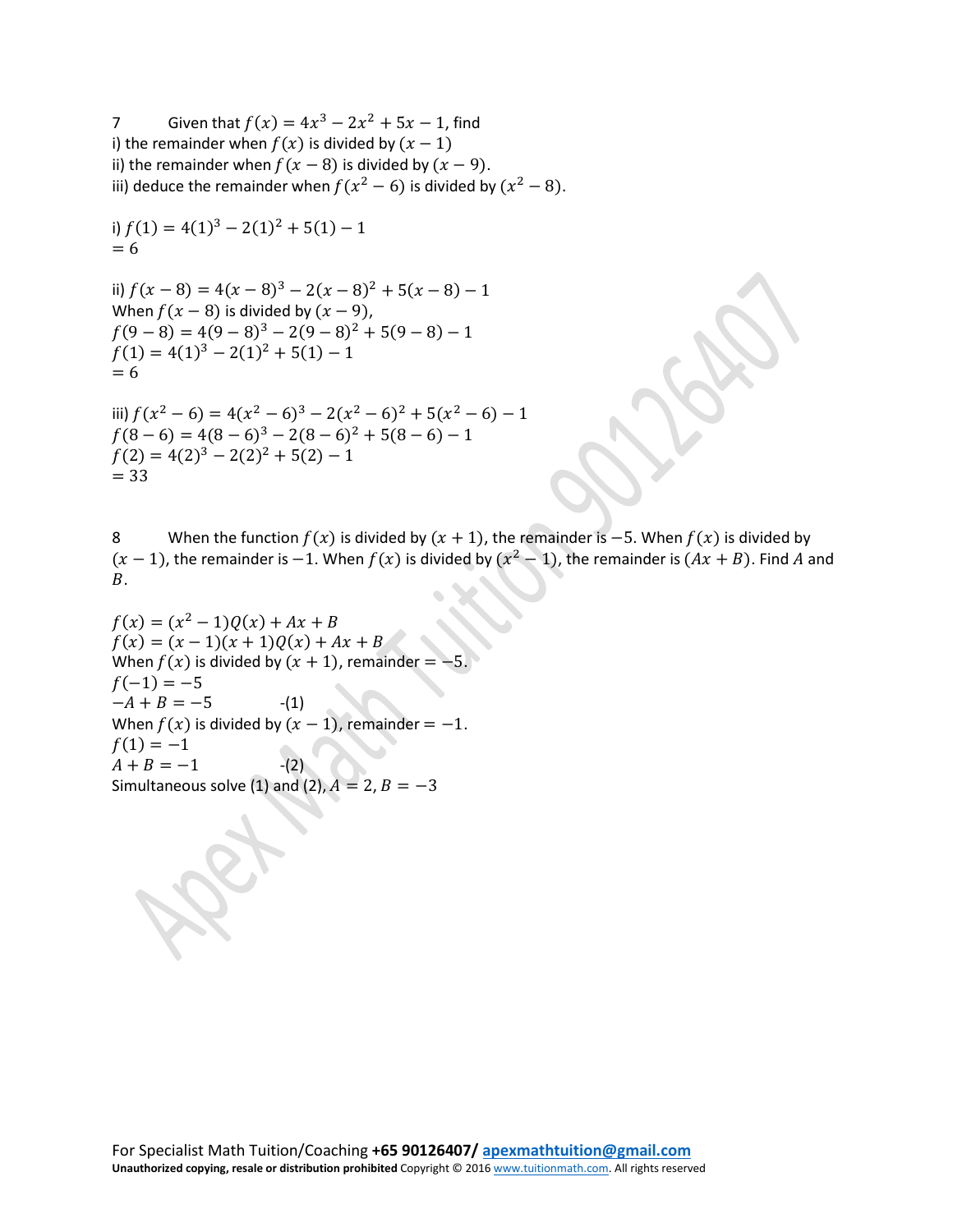9  $f(x)$  is a function where  $f(x) = ax^3 + bx^2 + 2x - 5$ .  $2f(x) - 6$  is divisible by  $(x - 1)$  and when  $f(x) + 4$  is divided by  $(x + 2)$ , it leaves a remainder of -5. Find A and B.

$$
2f(x) - 6 = 2ax^3 + 2bx^2 + 4x - 10 - 6
$$

Given that  $2f(x) - 6$  is divisible by  $(x - 1)$ ,  $2f(1) - 6 = 0$  $2a(1)^3 + 2b(1)^2 + 4(1) - 16 = 0$  $2a + 2b - 12 = 0$  -(1)

Given that  $f(x) + 4$  leaves a remainder of  $-5$  when divided by  $(x + 2)$ ,  $f(-2) + 4 = -5$  $a(-2)^3 + b(-2)^2 + 2(-2) - 5 + 4 = -5$  $-8a + 4b - 4 - 5 + 4 = -5$ <br>  $-8a + 4b = 0$  (2)  $-8a + 4b = 0$ 

Simultaneously solve (1) and (2),  $a = 2$  and  $b = 4$ .